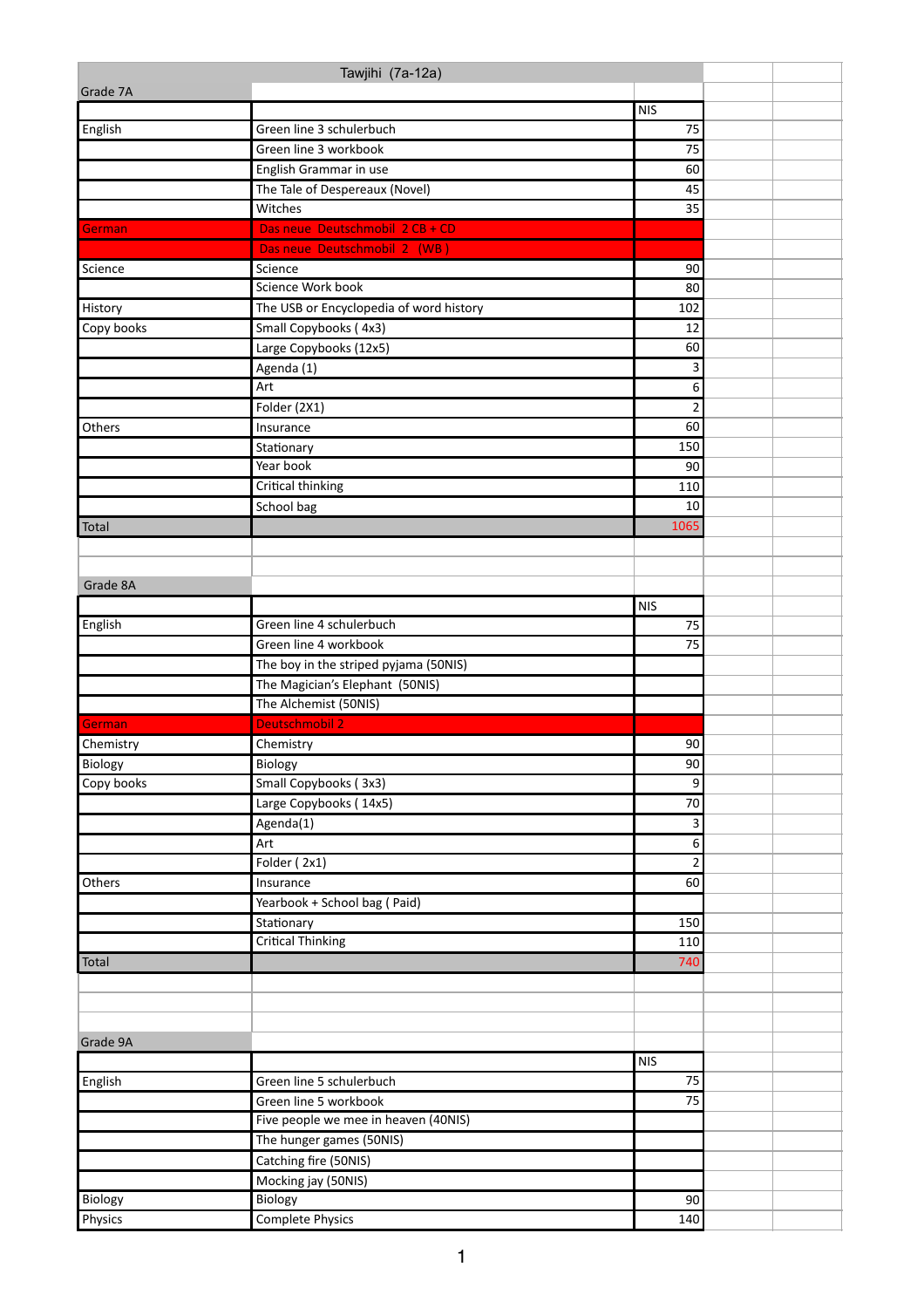| History             | Arab Israeli conflict                   | 100                     |  |
|---------------------|-----------------------------------------|-------------------------|--|
| Copy books          | Small Copybooks (3x3)                   | 9                       |  |
|                     | Large Copybooks (15x5)                  | 75                      |  |
|                     | Agenda (1)                              | 3                       |  |
|                     | Art                                     | 6                       |  |
|                     | Folder (1x2)                            | $\overline{2}$          |  |
| Others              | Insurance                               | 60                      |  |
|                     | Stationary                              | 150                     |  |
|                     | Year book                               | 90                      |  |
|                     |                                         | 10                      |  |
|                     | School bag<br><b>Critical thinking</b>  | 110                     |  |
| Total               |                                         | 995                     |  |
|                     |                                         |                         |  |
|                     |                                         |                         |  |
| Grade 10 A          |                                         | <b>NIS</b>              |  |
|                     |                                         |                         |  |
| English             | Green line 6 schlerbuch                 | 75                      |  |
|                     | Green line 6 workbook                   | 75                      |  |
|                     | The invention of wings (68NIS)          |                         |  |
|                     | The help (50NIS)                        |                         |  |
|                     | Tears of the desert (60NIS)             |                         |  |
| Copy books          | Small Copybooks (3x3)                   | 9                       |  |
|                     | Large Copybooks(15x5)                   | 75                      |  |
|                     | Agenda (1)                              | 3                       |  |
|                     | Folder (1x3)                            | 3                       |  |
| Others              | Insurance                               | 60                      |  |
|                     | Year book                               | 90                      |  |
|                     | Stationary                              | 150                     |  |
|                     | School bag                              | 10                      |  |
|                     | <b>Critical thinking</b>                | 110                     |  |
| Total               |                                         | 660                     |  |
|                     |                                         |                         |  |
| Grade 11 (Sec.I A)  |                                         |                         |  |
|                     |                                         | NIS                     |  |
| English             | Green line Oberstufe schulerbuch        | 125                     |  |
|                     | Romeo and Juliette (20NIS)              |                         |  |
|                     | The importance of being earnest (20NIS) |                         |  |
|                     | Honour (65NIS)                          |                         |  |
|                     | The book thief (65NIS)                  |                         |  |
| copy books          | Small Copybooks (2x3)                   | $\boldsymbol{6}$        |  |
|                     | Large Copybooks(10x5)                   | 50                      |  |
|                     | Agenda (1)                              | 3                       |  |
|                     | Folder $(1x1)$                          | $\mathbf{1}$            |  |
| Different Subjects  | التربية الاسلامية1                      | 3                       |  |
|                     | المطالعة و النصوص1                      | 3                       |  |
|                     | العلوم اللغوية 1                        | 6                       |  |
|                     | العلوم                                  | $\,6\,$                 |  |
|                     | الرياضيات1                              | 3                       |  |
|                     | التاريخ 1                               | 3                       |  |
|                     | الجغرافيا 1                             | $\overline{\mathbf{3}}$ |  |
| Others              | Insurance                               | 60                      |  |
|                     | Year book                               | 90                      |  |
|                     | Stationary                              | 150                     |  |
|                     | School bag                              | 10                      |  |
| Total               |                                         | 522                     |  |
|                     |                                         |                         |  |
| Grade 11 (Sec. 1 S) |                                         |                         |  |
|                     |                                         | NIS                     |  |
|                     | Green line Oberstufe schulerbuch        | 125                     |  |
| English             | Romeo and Juliette (20NIS)              |                         |  |